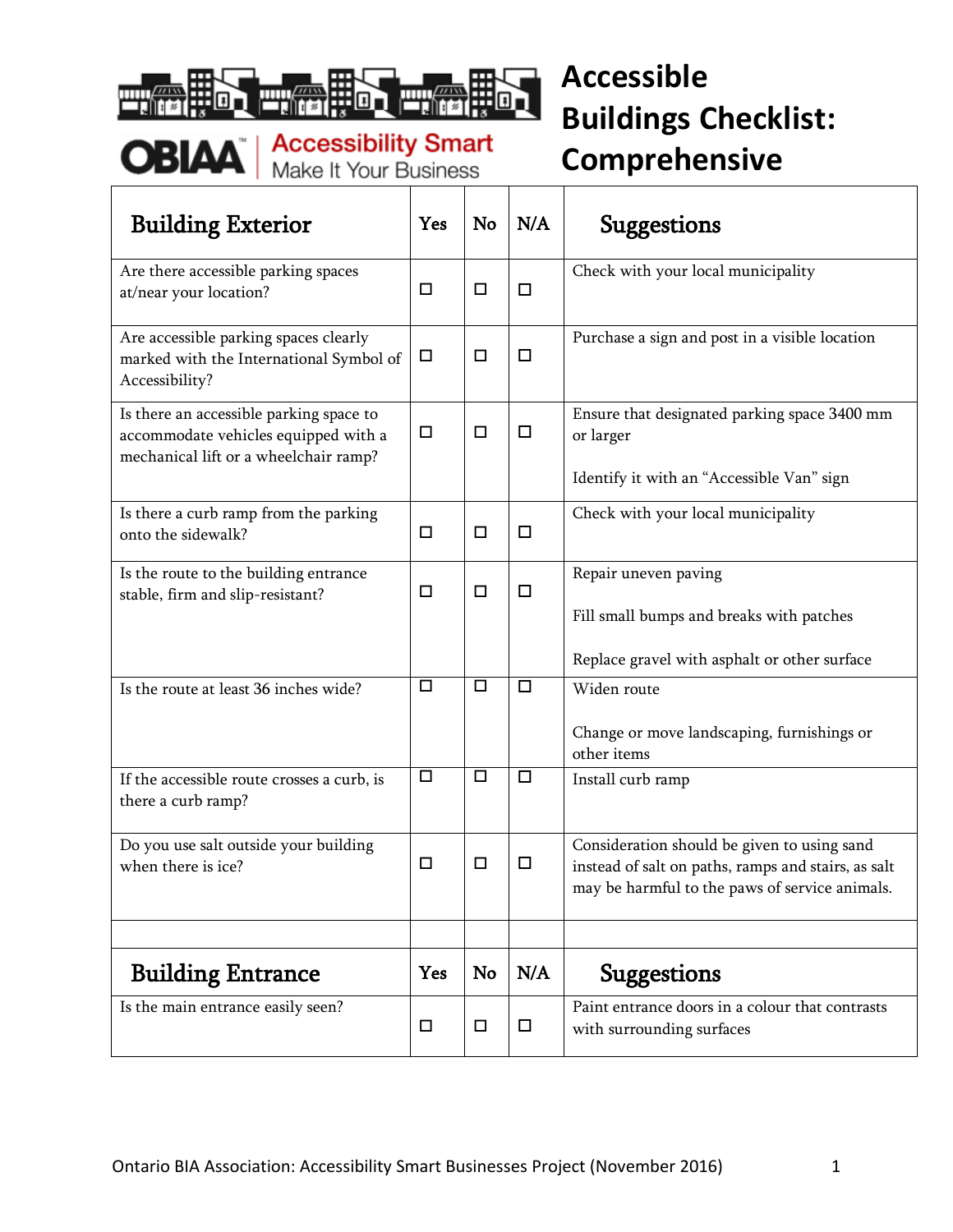

| Is the entrance well-lit at night?                                                                                                                                          | □      | □                    | $\Box$               | Install automatic lights that come on at dusk                                                                                                                                                      |
|-----------------------------------------------------------------------------------------------------------------------------------------------------------------------------|--------|----------------------|----------------------|----------------------------------------------------------------------------------------------------------------------------------------------------------------------------------------------------|
| Is the main entrance accessible?                                                                                                                                            | □      | □                    | $\Box$               | Redesign to make it accessible                                                                                                                                                                     |
| If the main entrance is not accessible, is<br>there an alternative accessible entrance?                                                                                     | $\Box$ | $\overline{\square}$ | $\overline{\square}$ | Designate an entrance and make it accessible                                                                                                                                                       |
| If the main entrance is not accessible by<br>one step, is there a ramp?                                                                                                     |        |                      |                      | Install a temporary ramp.<br>Check with your municipal planning department<br>for specific requirements                                                                                            |
| Can the alternative accessible entrance<br>be used independently and during the<br>same hours as the main entrance?                                                         | □      | $\Box$               | □                    | Ensure that accessible entrance can be used<br>independently and during the same hours as the<br>main entrance                                                                                     |
| Does the main entrance door have an<br>automatic door opener?                                                                                                               | □      | $\Box$               | $\Box$               | Install an automatic door opener or a wireless<br>doorbell to call for assistance                                                                                                                  |
| Where an exterior door to a vestibule is<br>automatic, is the interior door also<br>equipped with an automatic door opener<br>as well?                                      | $\Box$ | $\Box$               | $\Box$               | Install an interior automatic door opener                                                                                                                                                          |
| If there are two doors in a series, e.g.<br>vestibule, is the distance between the<br>doors at least 48 inches plus the width of<br>the doors when swinging into the space? | □      | $\Box$               | $\Box$               | Remove inner door<br>Change door swing                                                                                                                                                             |
| Are entrances well lit?                                                                                                                                                     | □      | □                    | □                    | Lighting should be glare free, with little light<br>reflection produced from the ground and<br>surrounding surfaces                                                                                |
|                                                                                                                                                                             |        |                      |                      | Lighting should be distributed evenly<br>throughout outdoor spaces<br>The minimum lighting levels for outdoor paths,<br>spaces and stairs/ramps should be 100 lux when<br>measured at ground level |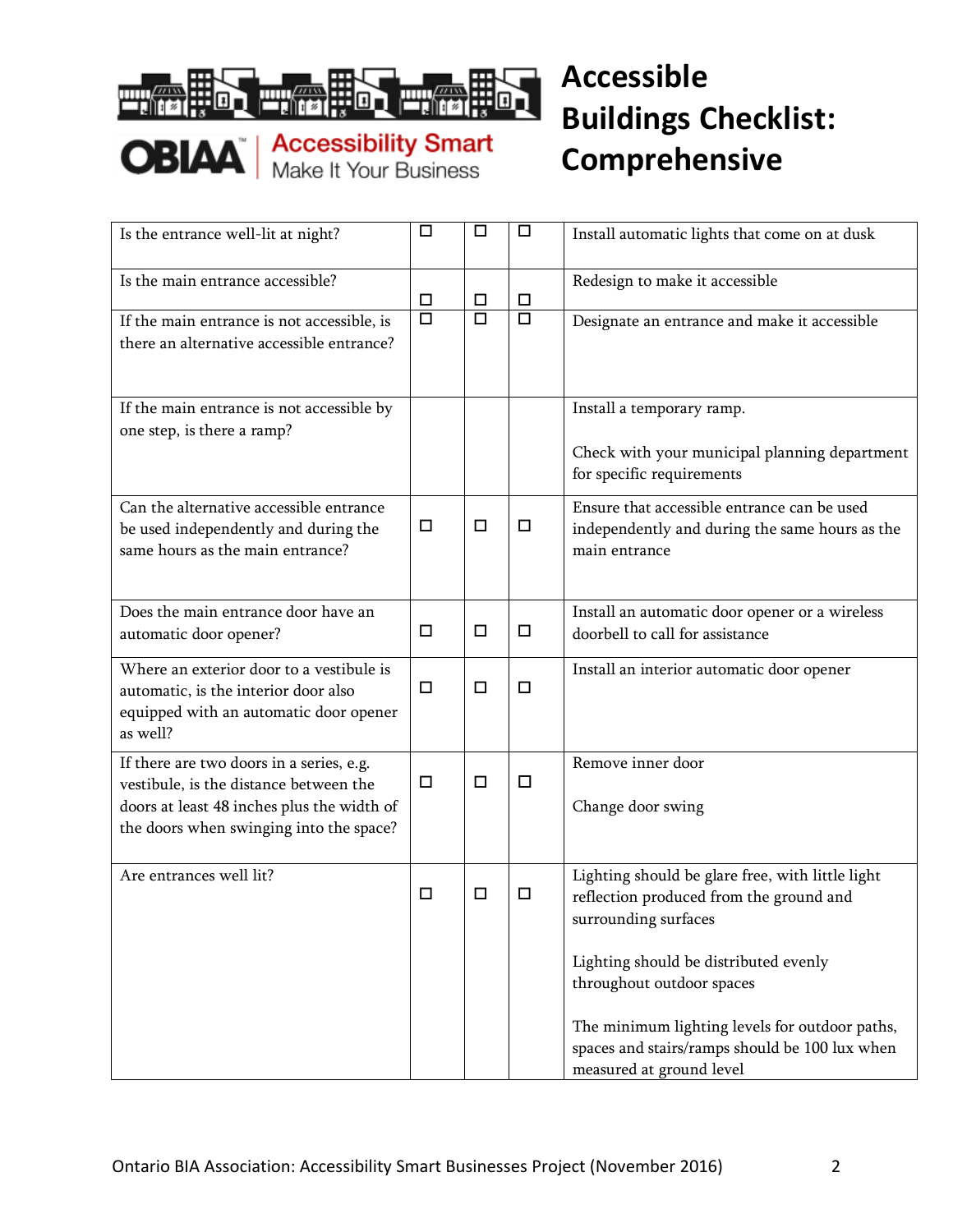



| If the threshold is vertical, is it no more<br>than 1/4 inch high? Or, no more than 1/2<br>inch high with the top 1/4 inch beveled?                                                       | $\Box$ | □      | □      | Remove or replace threshold                                                                                                                                                       |
|-------------------------------------------------------------------------------------------------------------------------------------------------------------------------------------------|--------|--------|--------|-----------------------------------------------------------------------------------------------------------------------------------------------------------------------------------|
| If you have entrance stairs, do they have<br>tactile warning strips?                                                                                                                      | $\Box$ | □      | □      | Install tactile warning strips should be provided<br>at the top and bottom of stairs and at<br>intermediate landings, in a colour that contrasts<br>with the surrounding surface. |
| Can doors be opened without too much<br>force (5 lbs maximum for interior<br>doors)?                                                                                                      | □      | $\Box$ | □      | Adjust or replace closers<br>Install lighter doors<br>Install power-assisted or automatic door openers                                                                            |
| On the pull side of doors, next to the<br>handle, is there at least 18 inches of clear<br>wall space so that a person using a<br>wheelchair or crutches can get near to<br>open the door? | $\Box$ | □      | $\Box$ | Reverse the door swing if it is safe to do so.<br>Move or remove obstructing partitions.                                                                                          |
| Are door handles 48 inches high or less<br>and operable with a closed fist?                                                                                                               | $\Box$ | $\Box$ | $\Box$ | Lower handles<br>Replace inaccessible knobs or latches with lever<br>or loop handles<br>Retrofit with add-on levers<br>Install power-assisted or automatic door openers           |
| Are the operable parts of the door<br>hardware no less than 34 inches and no<br>greater than 48 inches above the floor or<br>ground surface?                                              | □      | □      | □      | Change hardware height                                                                                                                                                            |
| If provided at the building entrance, are<br>carpets or mats no higher than 1/2 inch<br>thick?                                                                                            | □      | $\Box$ | $\Box$ | Replace or remove mats                                                                                                                                                            |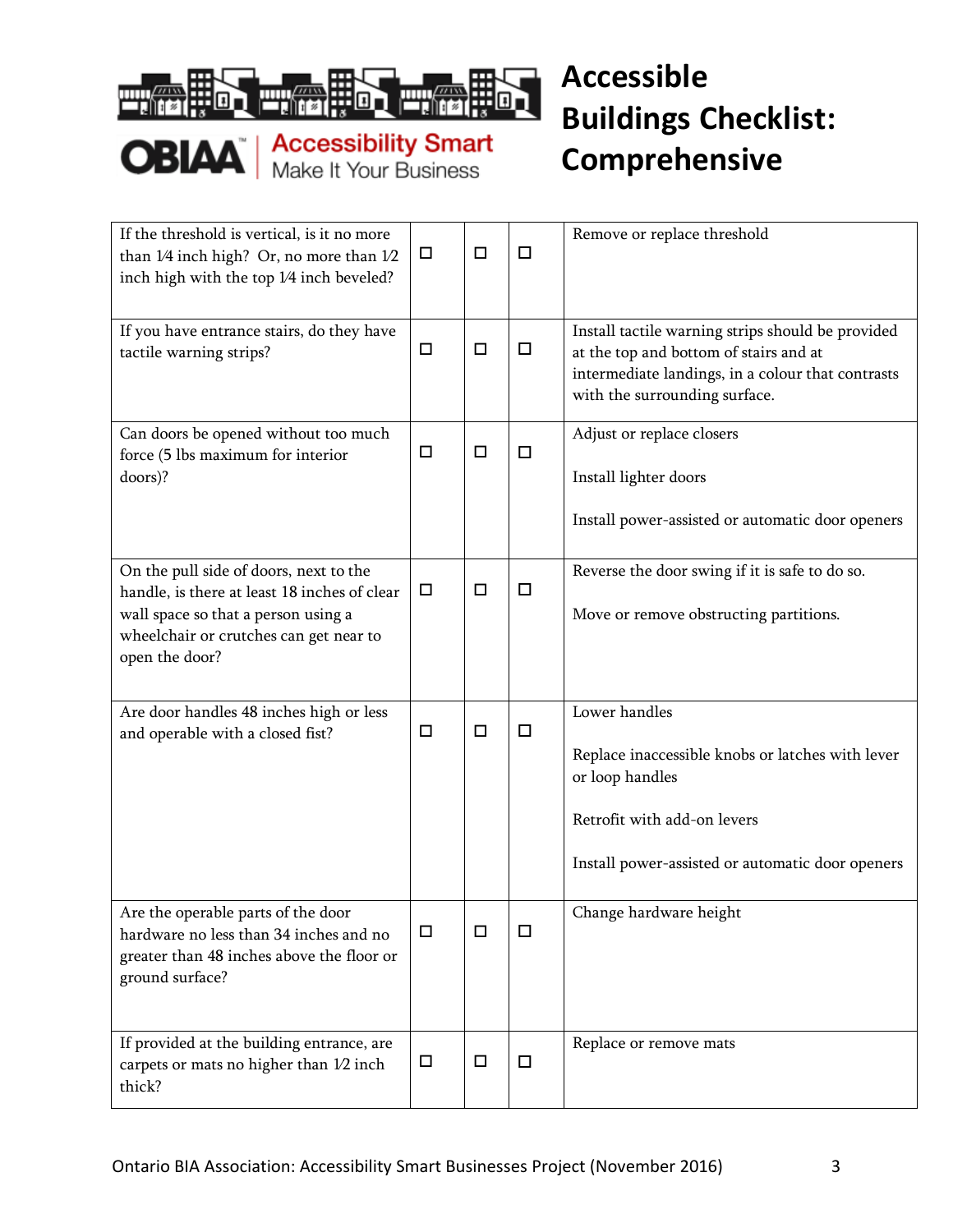

| Are edges of carpets or mats securely<br>attached to minimize tripping hazards?                                                                                               | □      | $\Box$ | $\Box$ | Secure carpeting or mats at edges                                                  |
|-------------------------------------------------------------------------------------------------------------------------------------------------------------------------------|--------|--------|--------|------------------------------------------------------------------------------------|
| <b>Building Interior</b>                                                                                                                                                      | Yes    | No     | N/A    | <b>Suggestions</b>                                                                 |
| Is the reception desk / check-out counter<br>in clear view of entrance doors?                                                                                                 | □      | $\Box$ | $\Box$ | Rearrange goods, equipment and furniture                                           |
| Do doors and door frames have good<br>colour contrast with surrounding wall<br>surfaces and floors?                                                                           | $\Box$ | $\Box$ | $\Box$ | Repaint areas to ensures good colour contrast                                      |
| Does the nosing on stairs colour contrast<br>with the treads?                                                                                                                 | $\Box$ | $\Box$ | $\Box$ |                                                                                    |
| Do the handrails colour contrast with<br>the surrounding walls?                                                                                                               | □      | $\Box$ | $\Box$ |                                                                                    |
| Do counters colour contrast with the<br>surrounding areas?                                                                                                                    | □      | $\Box$ | $\Box$ |                                                                                    |
| Do furniture such as couches, chairs, and<br>tables colour contrast with their<br>surrounding surfaces such as the walls<br>and floor?                                        | $\Box$ | $\Box$ | $\Box$ |                                                                                    |
| Do all objects on circulation paths<br>through public areas, e.g. fire<br>extinguishers, drinking fountains, signs,<br>etc., protrude no more than 4 inches into<br>the path? | □      | $\Box$ | $\Box$ | Remove object<br>Add tactile warning such as permanent planter<br>or partial walls |
| Are aisles and pathways to goods and<br>services at least 36 inches wide?                                                                                                     | □      | $\Box$ | □      | Rearrange goods, equipment and furniture                                           |
| Are tripping hazards clearly marked<br>with a bright colour, cane-detectable<br>floor finish, or guard?                                                                       | $\Box$ | $\Box$ | $\Box$ | Mark all tripping hazards<br>Remove obstacles                                      |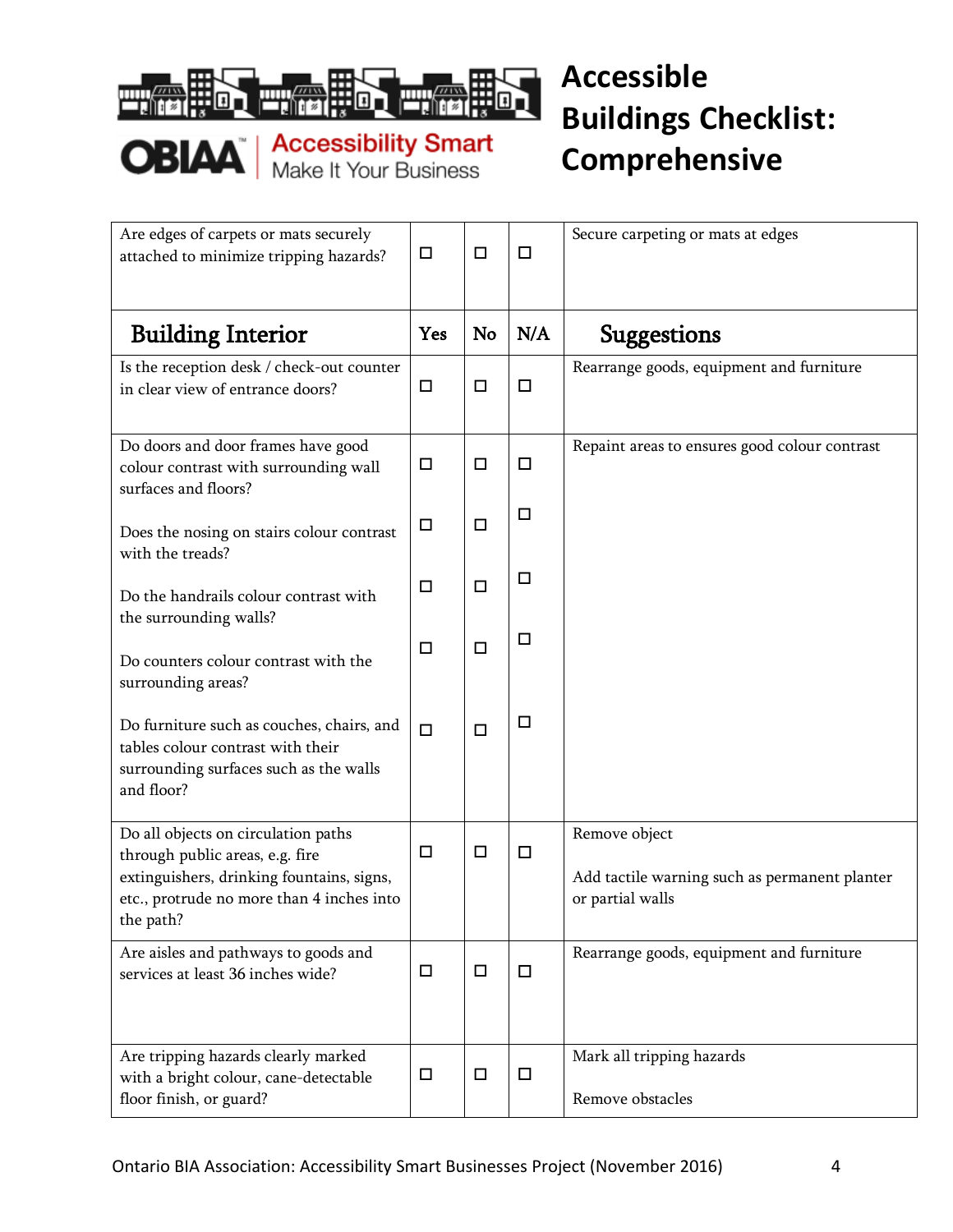

 $\Gamma$ 

**OBIAA** | Accessibility Smart

|                                                                                                                                                                                                 |        |        |        | Install furnishings, planters, or other cane-<br>detectable barriers underneath.               |
|-------------------------------------------------------------------------------------------------------------------------------------------------------------------------------------------------|--------|--------|--------|------------------------------------------------------------------------------------------------|
| Is there a 5-foot circle or T-shaped space<br>for turning a wheelchair completely?                                                                                                              | $\Box$ | $\Box$ | □      | Rearrange furnishings to clear more room                                                       |
| Are floor surfaces stable, firm and slip<br>resistant?                                                                                                                                          | □      | $\Box$ | $\Box$ | Change floor surface                                                                           |
| If there is carpet: Is it no higher than $1/2$<br>inch and securely attached along the<br>edges?                                                                                                | □      | $\Box$ | $\Box$ | Replace and/or secure carpet                                                                   |
| Can controls (light switches, security<br>and intercom systems, emergency/alarm<br>boxes, etc.) be operated with one hand<br>and without tight grasping, pinching, or<br>twisting of the wrist? | $\Box$ | $\Box$ | □      | Replace control                                                                                |
| Do you have sufficient lighting to ensure<br>colours, patterns, and signage are all<br>clearly identifiable?                                                                                    | $\Box$ | $\Box$ | □      | Check key locations for lighting quality and<br>adjust as needed.<br>Ensure light is non-glare |
| Do you have seating available for those<br>waiting in line?                                                                                                                                     | □      | $\Box$ | □      | Provide sturdy and regular-height seating in<br>waiting and line-up areas                      |
| Can the chairs at the tables move?                                                                                                                                                              | □      | $\Box$ | □      | Replace fixed seating at tables                                                                |
| Are popular items at an easy to reach<br>height on shelves?                                                                                                                                     | □      | $\Box$ | $\Box$ | Place popular items on shelves at medium height                                                |
| Do you have background music?                                                                                                                                                                   | $\Box$ | $\Box$ | □      | Eliminate or lower in volume any background<br>music                                           |
| Is it low enough in volume so that<br>customers can hear conversations<br>clearly?                                                                                                              | □      | $\Box$ | $\Box$ |                                                                                                |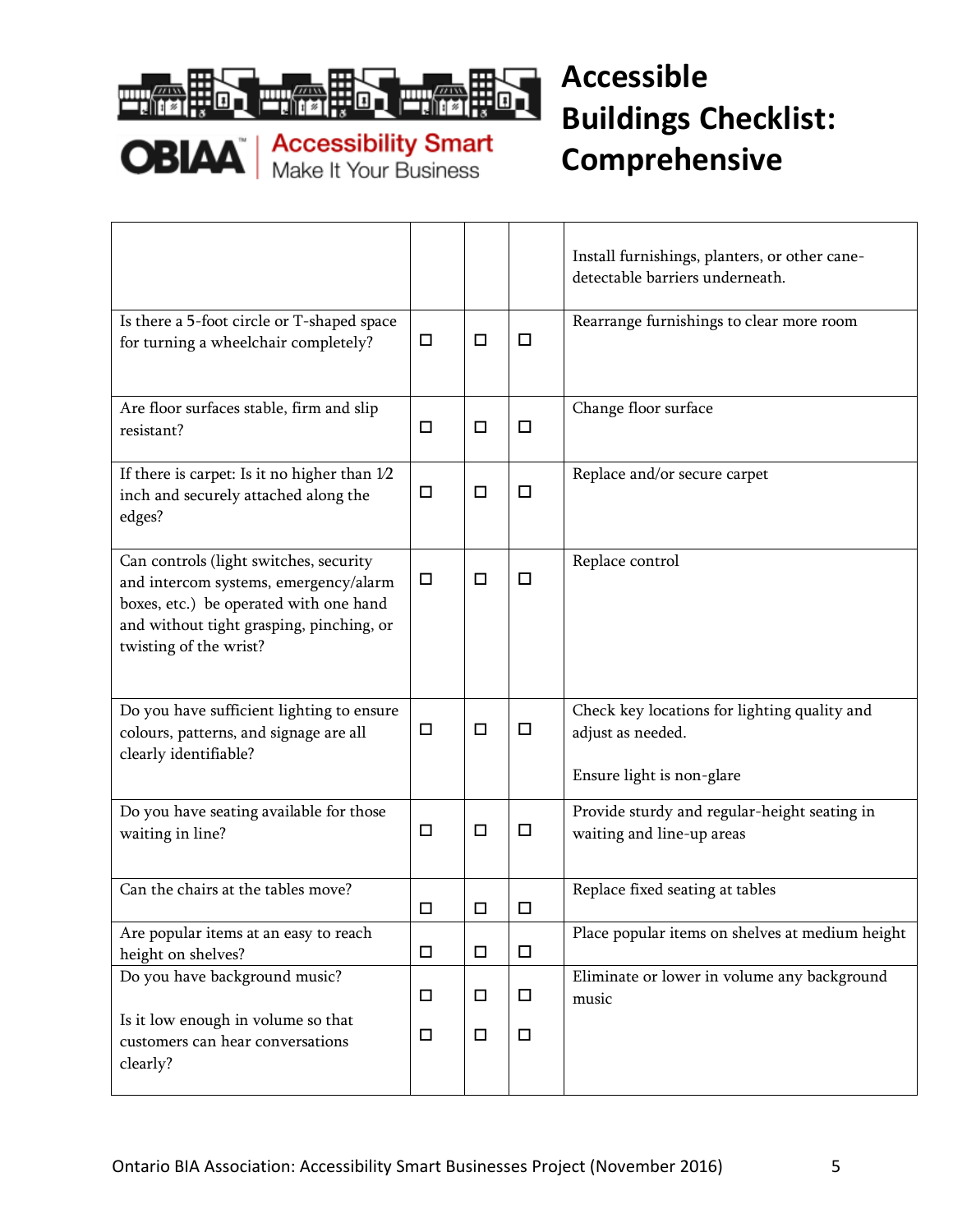

| Do fire alarms include both auditory and<br>visual components?                                                                                                            | $\Box$ | $\Box$    | $\Box$ | Install fire alarms with both visual and auditory<br>signals                                                                                          |
|---------------------------------------------------------------------------------------------------------------------------------------------------------------------------|--------|-----------|--------|-------------------------------------------------------------------------------------------------------------------------------------------------------|
| Signage                                                                                                                                                                   | Yes    | <b>No</b> | N/A    | <b>Suggestions</b>                                                                                                                                    |
| Is there an exterior sign identifying the<br>name and address of the facility?                                                                                            | □      | $\Box$    | $\Box$ | Install larger, high contrast signs                                                                                                                   |
| If the main entrance is not accessible,<br>does a sign clearly visible at the front of<br>the building indicate the location of an<br>accessible entrance?                | $\Box$ | $\Box$    | □      | Install signs<br>Install signs on route before people get to<br>inaccessible entrances so that people do not have<br>to turn around and retrace route |
| If not all entrances are accessible, is<br>there a sign at the accessible entrance<br>with the International Symbol of<br>Accessibility                                   | □      | $\Box$    | $\Box$ | Install sign                                                                                                                                          |
| Is there is an alternate system to<br>communicate information on signs to<br>consumers with visual impairments?                                                           | □      | $\Box$    | $\Box$ | Offer alternative formats such as large print, or<br>electronic formats                                                                               |
| Are the characters in permanent signage<br>(e.g. building address, room numbers and<br>names, exit signs, and directional<br>information) on a contrasting<br>background? | □      | $\Box$    | $\Box$ | Change signage<br>Install tactile sign<br>Relocate sign                                                                                               |
| Are text characters raised (sized between<br>5/8 and 2 inches high, with high<br>contrast)?                                                                               | п      | П         | □      |                                                                                                                                                       |
| Is there Braille?                                                                                                                                                         | $\Box$ | $\Box$    | $\Box$ |                                                                                                                                                       |
| Is the sign mounted on the wall on the<br>latch side of the door?                                                                                                         | $\Box$ | $\Box$    | $\Box$ |                                                                                                                                                       |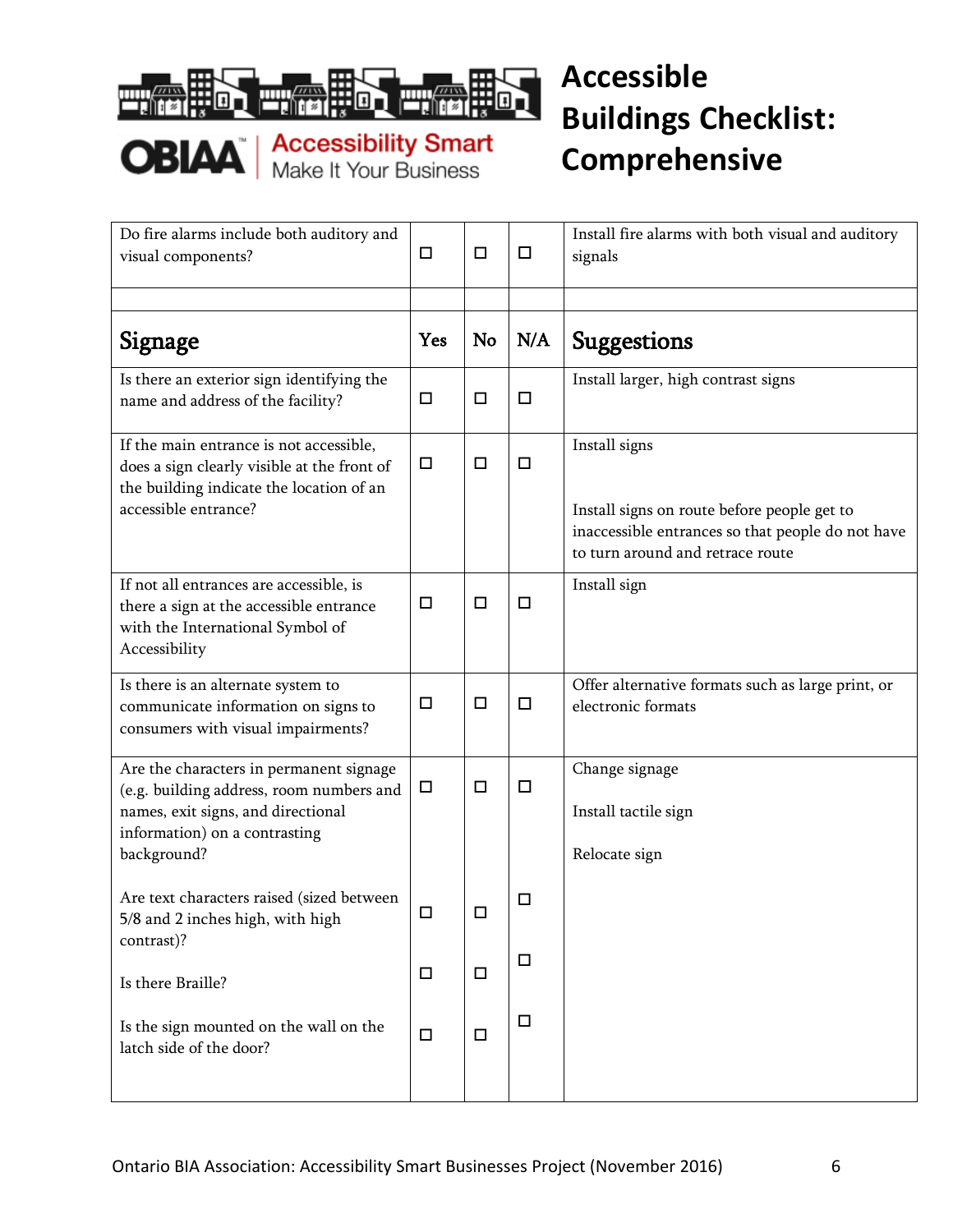

| Washrooms                                                                                                  | Yes    | No     | N/A    | <b>Suggestions</b>                                                                                               |
|------------------------------------------------------------------------------------------------------------|--------|--------|--------|------------------------------------------------------------------------------------------------------------------|
| Do washroom doors have Braille<br>lettering?                                                               | $\Box$ | □      | $\Box$ | Install alternative types of signage                                                                             |
| Raised (tactile) male/female symbol?                                                                       | $\Box$ | $\Box$ | $\Box$ |                                                                                                                  |
| Raised letters?                                                                                            | □      | $\Box$ | $\Box$ |                                                                                                                  |
| Are washroom doors equipped with an<br>automatic or push-button opener?                                    | $\Box$ | $\Box$ | $\Box$ | Install automatic door opener                                                                                    |
| Does the toilet stall door swing<br>outwards?                                                              | $\Box$ | $\Box$ | $\Box$ | Change the door swing                                                                                            |
| Is there a grab bar beside the toilet?                                                                     | $\Box$ | $\Box$ | $\Box$ | Install a grab bar                                                                                               |
| Are washrooms large enough to<br>accommodate people who use scooters<br>and power wheelchairs?             | $\Box$ | $\Box$ | $\Box$ | Redesign to allow a minimum five-foot<br>turning radius for wheelchair users to<br>manoeuvre without restriction |
| Is there at least 810 mm of clear floor<br>space beside the toilet for a lateral<br>transfer?              | $\Box$ | $\Box$ | $\Box$ | Redesign toilet stalls                                                                                           |
| Can someone using a wheelchair or a<br>scooter reach the faucets and turn the<br>water on using one hand?  | $\Box$ | $\Box$ | $\Box$ | Reposition sink and/or faucets                                                                                   |
| Are washroom accessories and<br>dispensers within easy reach of a<br>person using a wheelchair or scooter? | $\Box$ | $\Box$ | $\Box$ | Install automatic dispensers within easy reach<br>of wheelchair users                                            |
| Are the dispensers automatic or easy to<br>use?                                                            | $\Box$ | $\Box$ | $\Box$ |                                                                                                                  |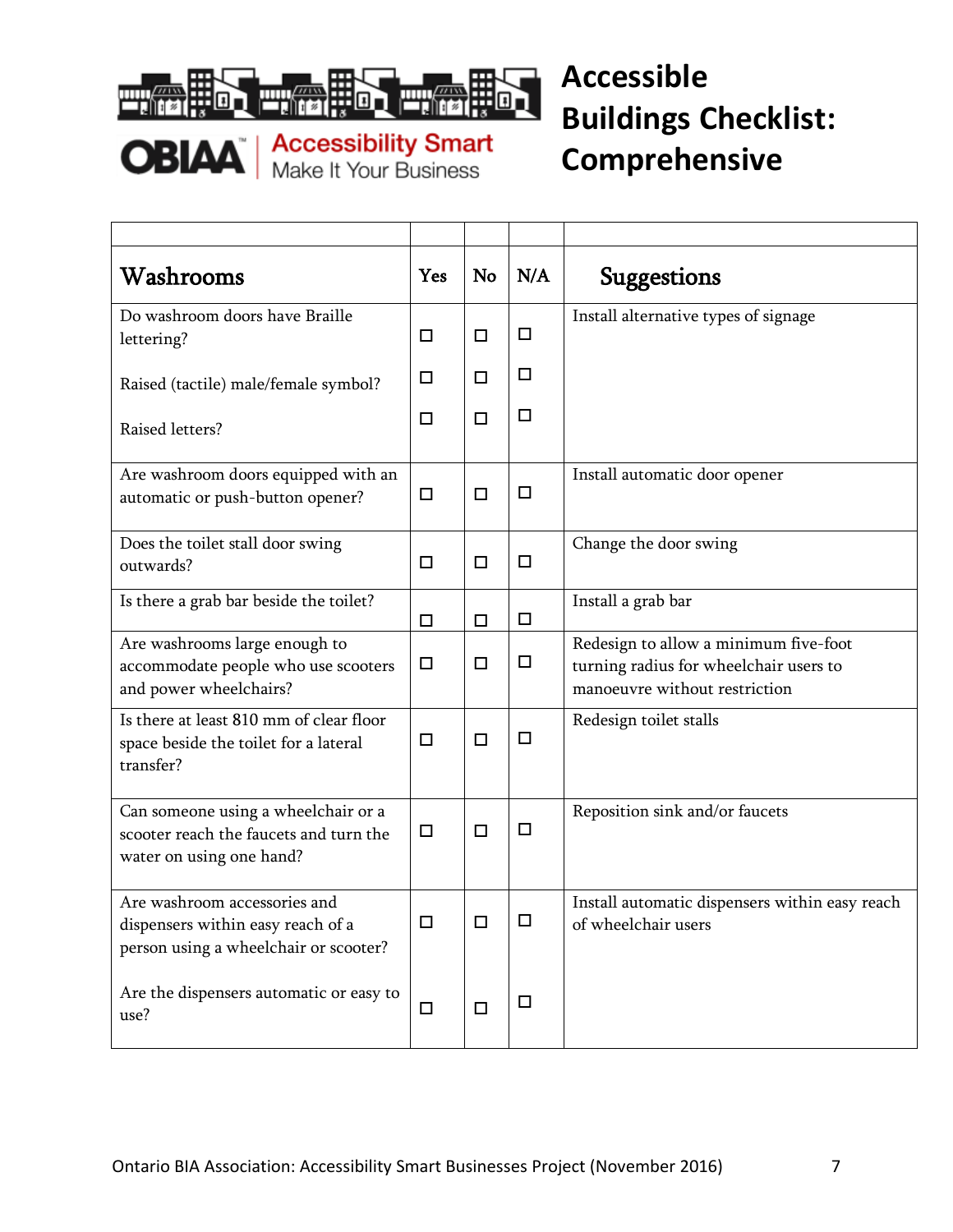

**Accessible Buildings Checklist: Comprehensive**

#### References

Accessibility Guidelines for Sensory Loss (DeafBlind Ontario Services)

[http://www.deafblindontario.com/index.php?option=com\\_content&view=article&id=271&It](http://www.deafblindontario.com/index.php?option=com_content&view=article&id=271&Itemid=770&lang=en) [emid=770&lang=en](http://www.deafblindontario.com/index.php?option=com_content&view=article&id=271&Itemid=770&lang=en)

Accessibility Checklist for Existing Facilities <http://uiaccess.com/facilities.html#p2>

Accessibility Checklist: Restaurants

[http://www.ohrc.on.ca/en/dining-out-accessibly-review-audit-results-and](http://www.ohrc.on.ca/en/dining-out-accessibly-review-audit-results-and-commitments/appendix-iii-accessibility-checklist)[commitments/appendix-iii-accessibility-checklist](http://www.ohrc.on.ca/en/dining-out-accessibly-review-audit-results-and-commitments/appendix-iii-accessibility-checklist)

Accessibility Design Guide: Universal design principles for Australia's aid program <http://dfat.gov.au/about-us/publications/Documents/accessibility-design-guide.pdf>

Accessibility for Ontarians with Disabilities Act, 2005, S.O. 2005, c. 11 <https://www.ontario.ca/laws/statute/05a11>

ADA Checklist for Existing Facilities <http://www.adachecklist.org/doc/fullchecklist/ada-checklist.pdf>

Breaking Barriers to Business <http://www.tourismsarnialambton.com/accessibility-sarnia-lambton/>

Easy Access to Historic Buildings (Historic England) [https://content.historicengland.org.uk/images-books/publications/easy-access-to-historic](https://content.historicengland.org.uk/images-books/publications/easy-access-to-historic-buildings/heag010-easy-access-to-historic-buildings.pdf/)[buildings/heag010-easy-access-to-historic-buildings.pdf/](https://content.historicengland.org.uk/images-books/publications/easy-access-to-historic-buildings/heag010-easy-access-to-historic-buildings.pdf/)

Illustrated Technical Guide to the Accessibility Standard for the Design of Public Spaces (GAATES) <http://gaates.org/DOPS/default.php>